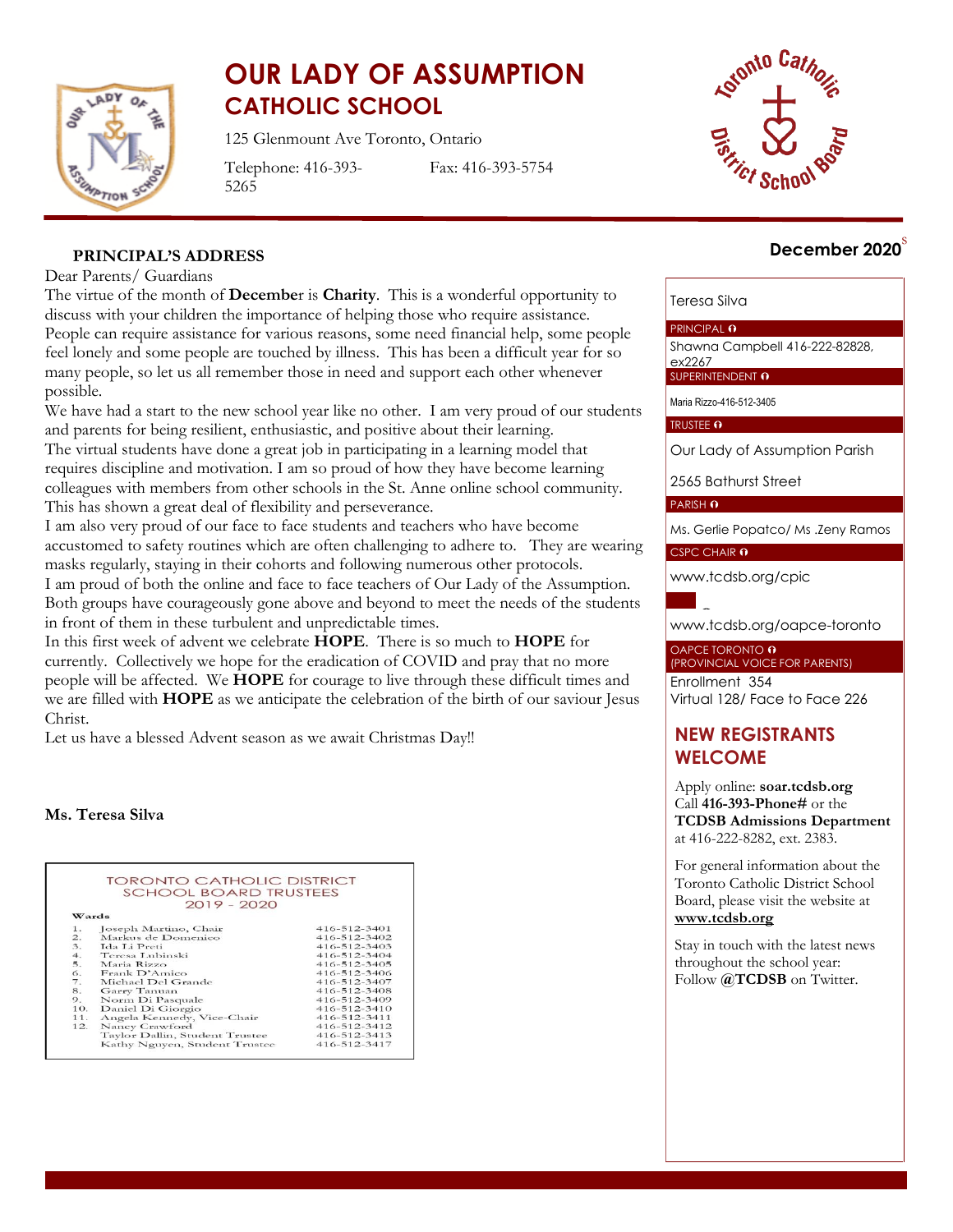# **Drop off and Pick Up**

Please continue to drop your child off in the morning and refrain from lingering. Parents and teachers have been doing a great job with the staggered dismissal and entry times.

When you are stopping your vehicle to drop off your children, please ensure that busses have ample room to park. Often cars have stopped, and busses have little room to park and drop children off. Busses require a lot of space as they are obviously quite large so please allow space.

#### **Passports**

Please continue to complete your children's passports each day. The parents are the foremost individuals in assessing whether their child is healthy to come to school. When the passport is not complete, office staff must call home and wait for a response which delays your child from entering the classroom for sometimes up to half an hour. Thank you for your co-operation with this.

# **Back to School Attestation Forms**

Public health now requires that parents sign a form indicating their child is well enough to come pack to school. Please check off the situation that applies to you and send it signed to school with your child. The link to the form is in the Monthly Report from the Board section. It is the first link under important information. Please print this form out for your purposes. If you don't have a printer, we will send one home with your child. I have also attached it below and it is being sent home with students today.

[https://www.toronto.ca/wp-content/uploads/2020/10/9095-Attestation-for-Return-to-School.pdf.](https://www.toronto.ca/wp-content/uploads/2020/10/9095-Attestation-for-Return-to-School.pdf)

#### **Virtue of the Month Students**

Congratulations to the following students who demonstrated the virtue of Gratitude.

#### **Virtue of the Month: P E A C E**

- **Ms. Szakola (JK&SK) -Jo-Lee Sutherland (JK)**
- **Ms. DiStefano (SK& Gr 1) -Naomi Lemlem (gr. 1)**
- **Ms. Pignataro (Grade 1 & 2) -Joshua Castillo (gr. 2)**
- **Ms. Maher (Grade 2) -Elizabeth Arzumanyan (gr. 2)**
- **Ms. Pena-Vital (Grade 3) –Gherylle Galvan (gr. 3)**
- **Ms. Rozowski (Grade 4 & 5) -Gina Maccarone (gr. 4)**
- **Ms. Furiato (Grade 5 & 6) –Angel Afrifa (gr. 6)**
- **Mr. Ciraco (Grade 6 &7) -Mary Grace Valencia (gr. 6)**
- **Ms. LeBlanc Carr (Grade 7 & 8) -Matt Gastilo (gr. 7)**
- **MS. Nicholson (Grade 8) –Iana Refol (gr. 8)**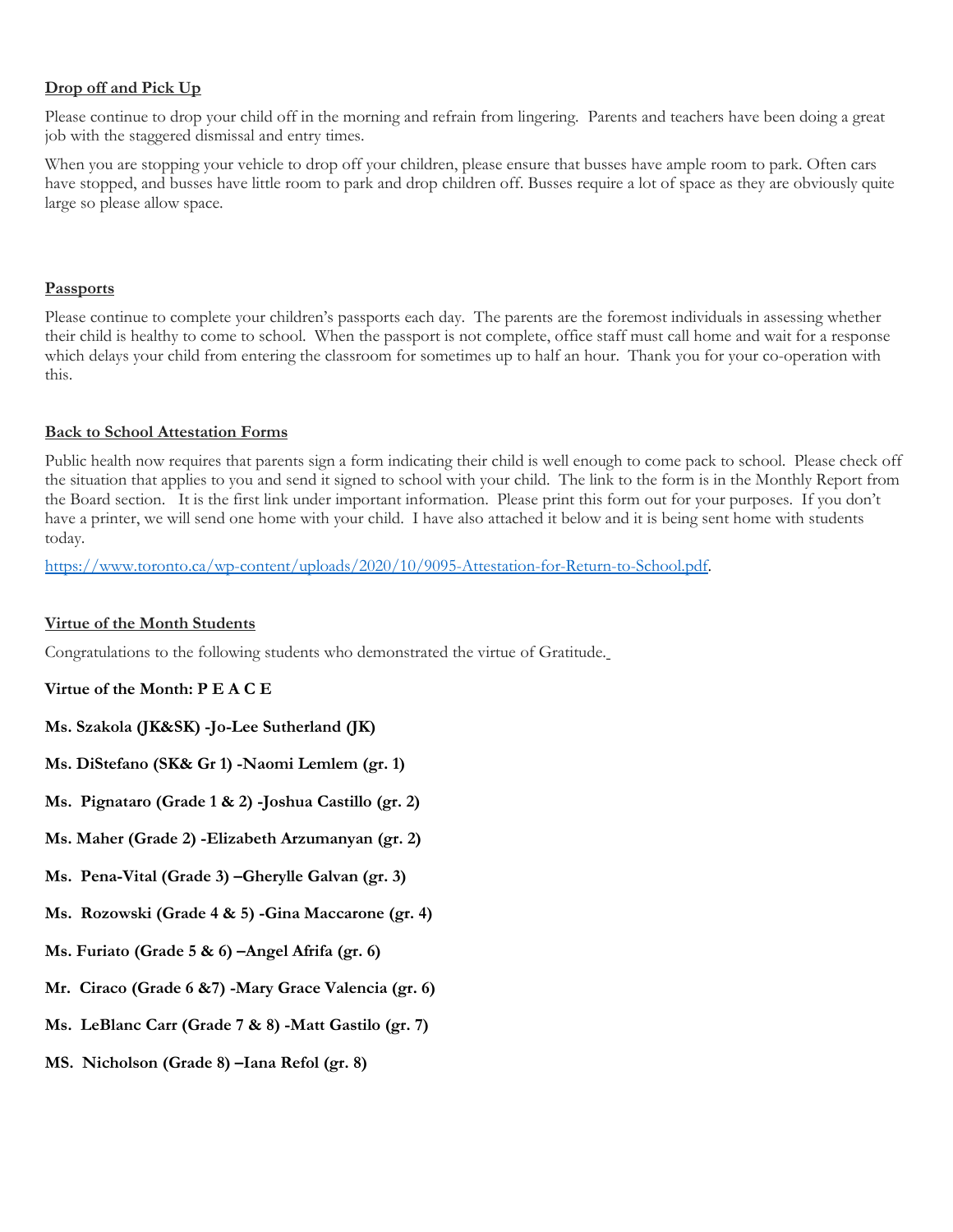#### **Reporting Absences**

When students are sick or unable to come to school please call the Safe Arrival Program. It is far too busy in the office to record absences and this program has been in use by the board for 3 years now. You have 3 options to record the absence.

- 1. Call 1(833)251-3286 (toll free)
- 2. Online go.schoolmessenger.ca
- 3. School Messenger App

Your co-operation in this matter is greatly appreciated.

#### **Public Health Presentation**

This Friday, December 4th, 2020, our public health nurse will be offering the entire parent community a COVID education session. I will be sending out the zoom link to all parents at 10AM that morning. We sincerely hope that you will be able to join us. There will be lots of great information and you will be able to have all your questions answered. I hope to see you then.

#### **Dress Down Days**

Each Friday this month we will be having a dress down day with some type of Christmas theme. We are asking that each student bring a loonie/toonie on each of the days. The donations from 2 of the Fridays will go to the Our Lady of the Assumption Parish St. Vincent de Paul society. The donation from the other Friday will be going to the various needs of the school. Friday, December 4<sup>th</sup>- Christmas Gear/Accessory Day Friday, December 11th- Red and Green Day -Christmas Color Day

Friday, December 18th- Cozy Christmas Color Day

**Thankyou for your continued support and generosity.**

#### **Advent Mass on Youtube**

Please follow Our Lady of the Assumption Parish on You tube to watch the live Sunday Masses. We will be celebrating our mass on Tuesday, December 15, 2020.

# **CSPC Meeting**

Please note that our CSPC meeting will take place on December 9<sup>th</sup>, 2020 at 7PM. The zoom link will be sent to all in the parent community the morning of the meeting.

#### **Sacramental Celebrations**

We extend our blessings and congratulations to the students in grade 3 who are having their First Holy Communions on November  $7<sup>th</sup>$  and November 14<sup>th</sup>. These students were supposed to receive their sacrament in the spring but due to COVID, were unable to. God bless these students as they grow in faith as a Catholic Community.

#### **Christmas Holidays**

Please note the last day of school will be December 18<sup>th</sup>. Students will return to school January 4<sup>th</sup>, 2021.

Have a wonderful and safe holiday season! We look forward to welcoming the children back in the New Year.

#### **Guidance Corner**

During the season of Advent, encourage your child to be charitable towards others. Forgiving past hurts, extending the hand of friendship, and including those who are marginalized, is a wonderful way to put our monthly virtue of **Charity** and our faith into action.

<https://www.parents.com/parenting/money/donate-to-charity/9-ways-to-teach-your-child-about-charity/> <https://redtri.com/how-to-introduce-the-concept-of-charity-to-your-kids/>

The After 8 Student Transition Guide and Transition Guide for parents are available on the TCDSB website: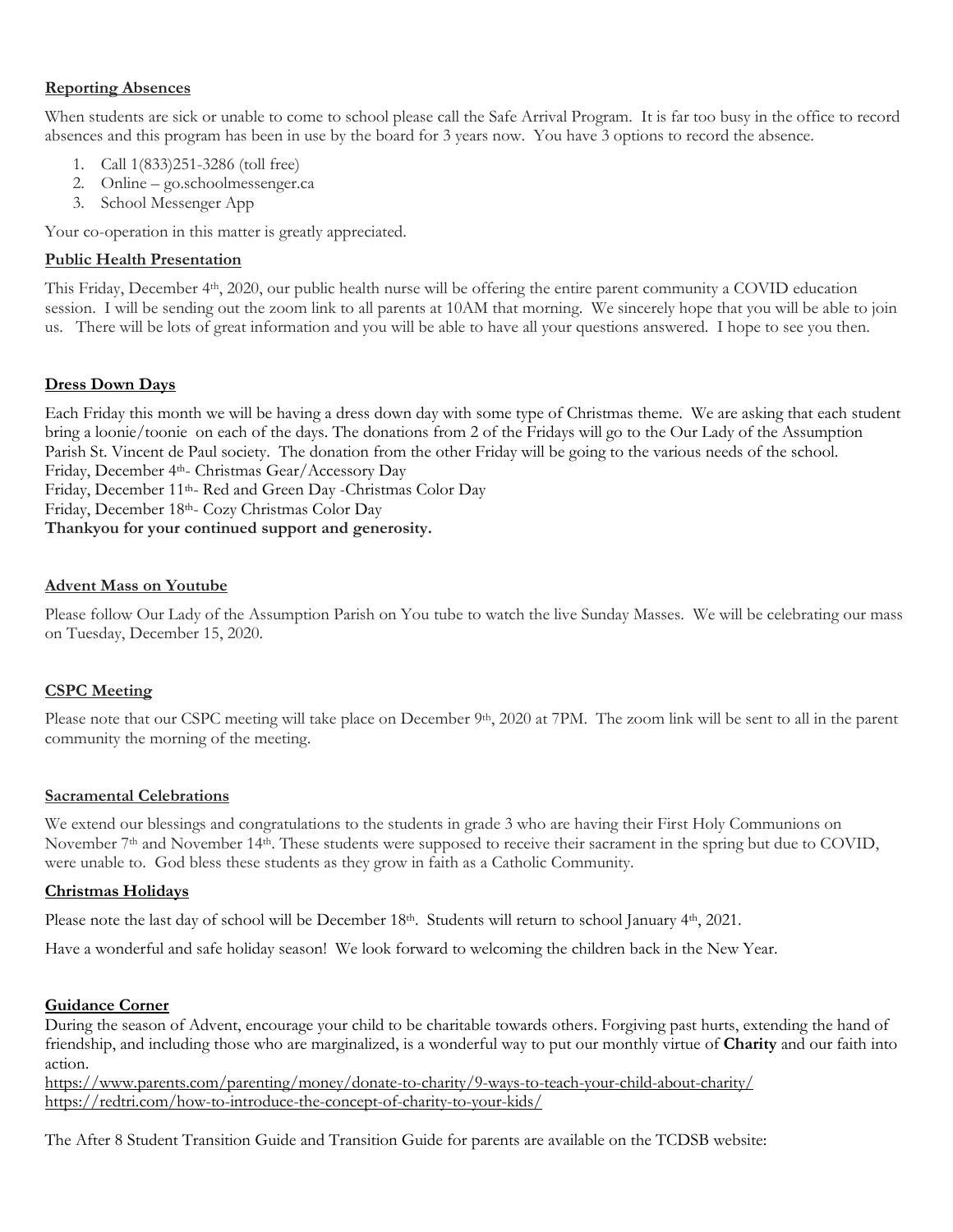[https://www.tcdsb.org/ProgramsServices/SchoolProgramsK12/GuidanceCoopEd/Transition%20to%20High%20School/Pages](https://www.tcdsb.org/ProgramsServices/SchoolProgramsK12/GuidanceCoopEd/Transition%20to%20High%20School/Pages/default.aspx) [/default.aspx](https://www.tcdsb.org/ProgramsServices/SchoolProgramsK12/GuidanceCoopEd/Transition%20to%20High%20School/Pages/default.aspx)

All About Me student portfolios through [www.myblueprint.ca](http://www.myblueprint.ca/) offer opportunities for students to document and reflect on their skills, learning, and interests.

Intermediate students are encouraged to work on their Individual Pathways Plans through their profile

on [https://myblueprint.ca](https://myblueprint.ca/) They can complete a Learning Skills survey, set goals for achievement in school and personal interests, and document their learning in their portfolios.



God gave his greatest gift to us on that first Christmas day and may the wonder of it always guide and light your way. May you have the gift of faith, the blessing of hope and the peace of His love at Christmas and always. May joy be your gift at Christmas and may Faith, Hope and Love be your treasures in the New Year.

I wish you and your families a peaceful Christmas season, as well as health and happiness for the coming year!

Ms. D'Alfonso (Elementary Guidance Counsellor)

**Monthly Update from the Board December 2020** IMPORTANT INFORMATION

#### **COVID-19 Resources and Information**

This is a reminder that the attestation form needs to be completed and returned to our child's school if they are returning after being ill. [https://www.toronto.ca/wp-content/uploads/2020/10/9095-Attestation-for-Return-to-School.pdf.](https://www.toronto.ca/wp-content/uploads/2020/10/9095-Attestation-for-Return-to-School.pdf)

As you are aware from the last communication you received, families will have the opportunity to switch learning models at each quadmester for secondary and at the end of term 1 for elementary. The next opportunity to switch learning models will take place during the January to February timeline.

For other updates and information relating to COVID-19, please see

- **Frequently Asked Questions:** <https://www.tcdsb.org/forstudents/back-to-school/pages/faq.aspx>
- **Resources**:<https://www.tcdsb.org/FORSTUDENTS/back-to-school/Pages/resources.aspx>
- **TCDSB Reopening Plan:** <https://www.tcdsb.org/FORSTUDENTS/back-to-school/Pages/reopening-plan.aspx>
- **Latest Updates:** <https://www.tcdsb.org/FORSTUDENTS/back-to-school/Pages/latest-updates.aspx>

**For information specifically about the virtual school** (St. Anne Catholic Academy) please refer to <https://www.tcdsb.org/FORSTUDENTS/back-to-school/Pages/virtual-school.aspx>



#### **Sign Up for School Messenger for Absence Reporting and More**

The student absence reporting system is also used to send critical and urgent messages from your school, and from the school Board. For more information [https://go.schoolmessenger.com\)](https://go.schoolmessenger.com/).

#### **Get Updates on School Bus Service**

<https://busplannerweb.torontoschoolbus.org/Cancellations.aspx>

# PARENT OPPORTUNITIES & INFORMATION

#### **[OAPCE Toronto Meeting Dates/Agendas](https://t.e2ma.net/click/dfc8yc/1tzq8og/pcex1t)**

The next meeting is **Tuesday, December 8** which is also the commissioning ceremony. Please note the previously listed November date was incorrect.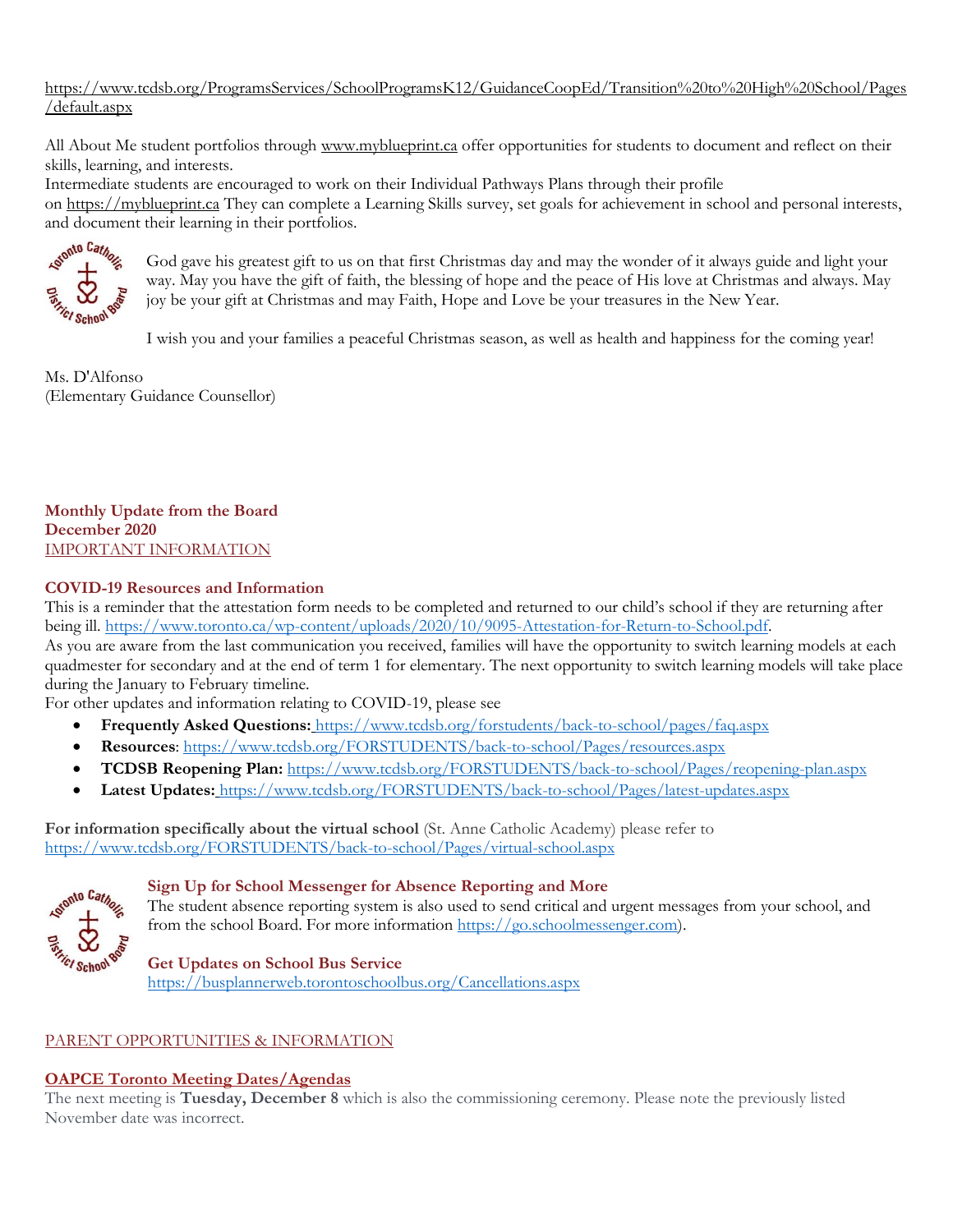#### **[Transition to High School Guidelines](https://t.e2ma.net/click/dfc8yc/pkw0ine/hihx1t)**

#### **Public Consultation: Policy S.P. 03, Age-appropriate Placement: Curriculum and Program Supports – New Deadline**

The Toronto Catholic District School Board (TCDSB) is in the process of creating a policy on Age-appropriate Placement: Curriculum and Program Supports, Policy S.P. 03. The TCDSB is committed to the learning of all students and provides a range of differentiated placements, programs, and interventions to support student success. While the TCDSB adopts the Ministry of Education mandate of placing students in age-appropriate settings [\(Ontario Schools, Kindergarten to Grade 12,](http://www.edu.gov.on.ca/eng/document/policy/os/onschools_2016e.pdf) p.52), it also commits to providing individualized accommodations to students with abilities/disabilities in order to enable them to have meaningful access to education services.

Details[: https://www.tcdsb.org/Board/TCDSB-Community-Consultations/Pages/PolicySP03Age-appropriatePlacement.aspx](https://www.tcdsb.org/Board/TCDSB-Community-Consultations/Pages/PolicySP03Age-appropriatePlacement.aspx) This survey will be open until **Friday, January 22 at 3:00 PM** (please only submit one response). All responses will remain confidential.

#### **Catholic Parent Involvement Committee (CPIC) Annual Report**

<https://www.tcdsb.org/FORPARENTS/ParentInvolvement/Publications/Documents/cpic-annual-report-2019-2020.pdf>

#### **Reminder: School Year Calendar for 2020-21 including PA Days**

<https://www.tcdsb.org/Calendar/PAandExamDays/Documents/tcdsb-school-year-calendar-2020-2021.pdf>

#### **Virtue of the Month for December: Charity**

Resources and information:

<https://www.tcdsb.org/Board/NurturingOurCatholicCommunity/VirtueoftheMonth/Pages/Default.aspx>

#### OPPORTUNITIES FOR STUDENTS

#### **[Virtual Focus Groups for Black](https://t.e2ma.net/click/dfc8yc/pkw0ine/xaix1t) Students**

The Equity Department is working on the Board's Dismantling Anti-Black Racism (DABR) Strategy and wants your input in its development.

#### **[Career Discovery Expo](https://t.e2ma.net/click/dfc8yc/pkw0ine/tvjx1t)**

Hosted by Dream Big Toronto on **Wednesday, December 9** from 6 - 8:30 p.m., this FREE event invites **young women in Grades 7 to 12** explore new career pathways. Registration required.

#### EVENTS AND OBSERVANCES

#### **December Observances**

- **December: [Virtue of the Month: Charity](https://t.e2ma.net/click/dfc8yc/pkw0ine/1xux1t)**
- **December 2: [International Day for the Abolition of Slavery](https://t.e2ma.net/click/dfc8yc/pkw0ine/hqvx1t)**
- **December 3: International Day of [Persons with Disabilities](https://t.e2ma.net/click/dfc8yc/pkw0ine/xiwx1t)**
- **December 6: [The National Day of Remembrance and Action on Violence against Women](https://t.e2ma.net/click/dfc8yc/pkw0ine/dbxx1t)**
- **December 8: Solemnity of the Immaculate Conception of the Blessed Virgin Mary**
- **December 7 - 13: [Hour of Code Week](https://t.e2ma.net/click/dfc8yc/pkw0ine/t3xx1t)**
- **December 10: [International Human Rights Day](https://t.e2ma.net/click/dfc8yc/pkw0ine/9vyx1t)**
- **December 11: Hannukah (Judaism - Festival of Lights)**
- **December 18: Last day of class before Christmas break**
- **December 24: Advent ends**
- **December 25: Christmas**
- **December 26: Kwanzaa begins**